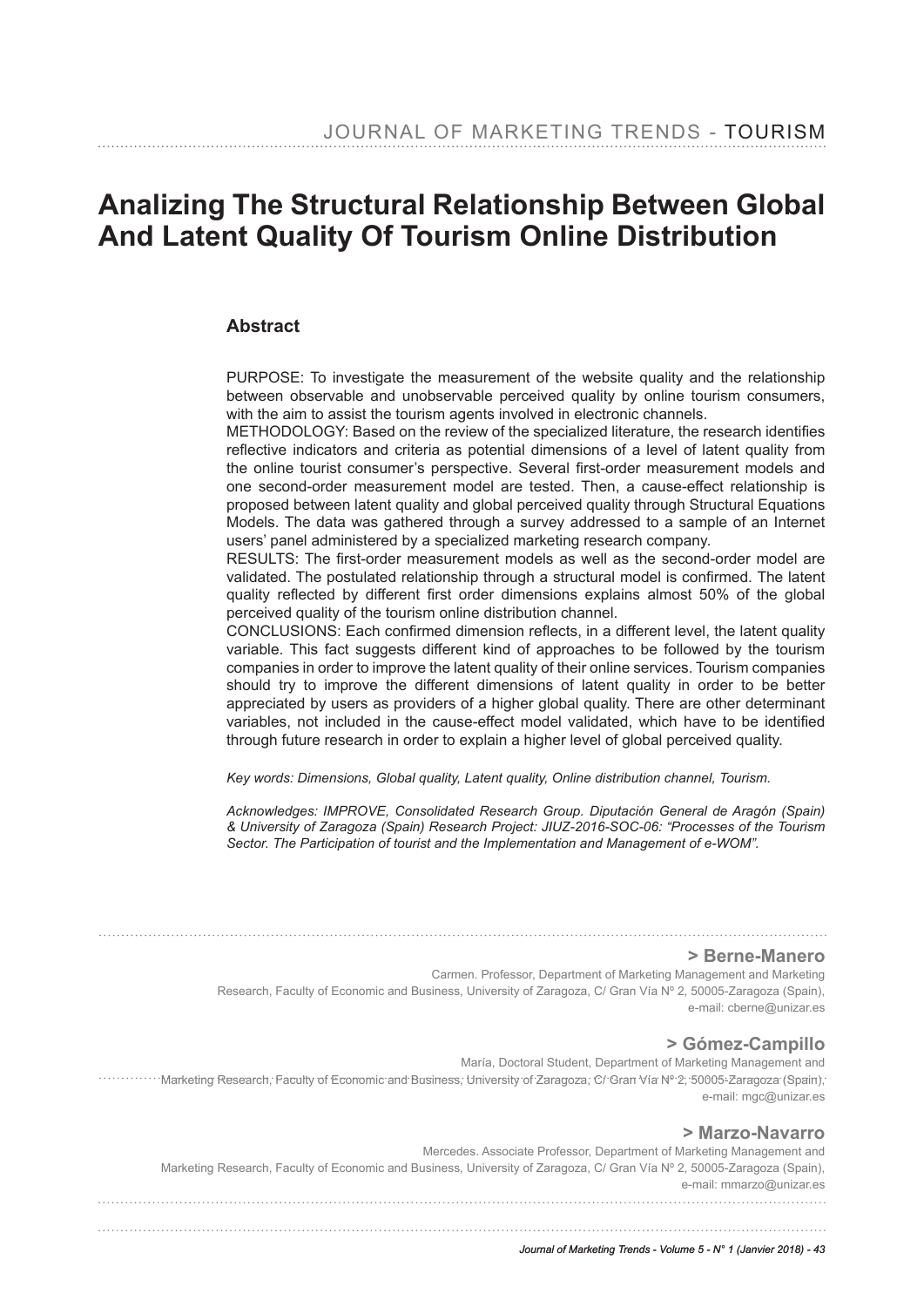## **1. Introduction**

Since 2010, tourism activity is increasing in Spain. In 2016, tourism was the main engine of economic growth and employment of the country. It provided the 16% of national GDP and the 20% of employment. Spain received 75,6 millions of visitors, mainly from the United Kingdom, France and Germany (Exceltur, 2017). The online travel reservation at the end of

2016 accounted more than 12,500 millions of euros. The data show the importance of the tourism industry in the Spanish economy.

The distribution system in the tourism sector serves to an effective production and distribution of the tourist product (service). The fact is that more than 60% of visitors use the electronic channel to book, confirm and pay for tourist services (Frontur, 2012). Given that the structure of the distribution system infuences consumer decisions, business models and marketing strategies (Pearce et al., 2004), determining the success of the business (Vázquez et al., 2009), frst of all, companies need to know the perspective of the consumer.

Quality, the first output offered to customers and consumers by a company, has to be measured both regarding the different service attributes and the global perceived quality level. Therefore, it is essential to review the role of the perceived quality in the new scenario and the available measurement instruments. In this way, the development of online tourism channel might require a re-identifcation of the perceived quality components from the users' point of view and its measurement instruments.

Bearing in mind the new role of the consumer in the distribution of online tourism services as an interactive participant in the online purchase process (production and distribution processes) and as the fnal judge of service, the aim of this research is to investigate the multidimensionality of the perceived quality by users of tourism websites and its measurement, as well as the relationship between observable and unobservable perceived

quality by online tourism consumers. The final objective is to provide some lights to the tourism agents involved in electronic channels. The research questions are as follows:

How to measure the perceived quality of the different online service attributes offered by tourism companies in electronic channels?

Which is the relationship between the

perceived quality of the electronic tourism services attributes and the global perceived quality?

What are the implications of measuring perceived quality through the evaluation of its components and of doing it through the global evaluation of the service quality?

In order to provide an answer to the first question. we take an advantage of the prior contributions of the literature to identify potential components of perceived quality, postulated as a multidimensional variable. Different measurement models will be tested, both frst and second-order. To answer the second question, a structural cause-effect relationship is proposed between latent variable and global (observable) quality. The validation and confrmation of the different models allow us to conclude a validated measure of web site perceived quality components as well as the existence of differences between this measurement way and a global measurement. Companies have to take into account this differences when they decide the measurement procedures.

### **2. Literature background**

The online channel has restructured the tourism sector and changed the behaviour of involved agents. Authors as Cooper et al. (2008) affrm that Internet and e-commerce have been positive for tourism consumers, providers and intermediaries. Anyway, the consumer assumes new functions (Berné et al., 2012) and the service co-creation is easier, and involves emotional links, communication and knowledge as factors in progress.

Transactions in digital markets are unique acts, being essential to establish emotional links with the customer through communication and knowledge. Currently, digital consumers are able to evaluate sell activities and business strategies. Their active role in the online channel allow them sharing knowledge and experiences, using effectively the technology, and having a stressed participation in commercialization of products. The digital tourist (Marques et al, 2011) is also called "adprosumer" because of performing a triple function announcing, producing and using tourism services (Okazaki et al., 2011).

The required higher level of participation of customers in the online purchase and distribution tourism processes is essential to promote market and distribution channel changes. In this sense, Mills and Law (2004) affrmed that Internet has changed the tourism activity and consumers behaviour. The

*<sup>44 -</sup> ISSN 1961-7798 - © 2009, International Marketing Trends Conference*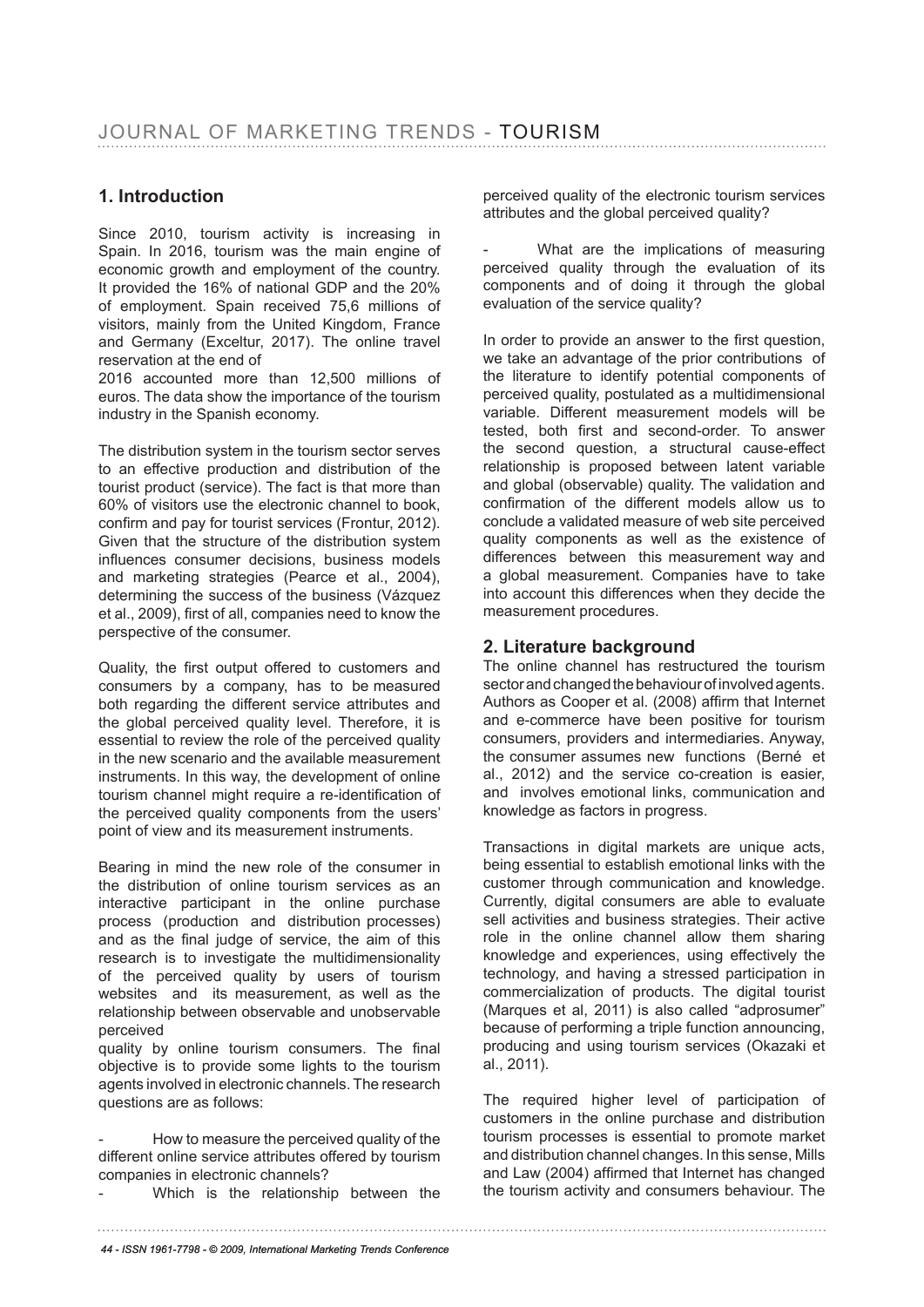behaviour of the consumer moves towards greater dependence on their know-how through the use of the technology, increasing their expectations of choice to achieve greater added value, better results and greater convenience in the purchase of their travel products-services. Moreover, Internet allows avoid to the intermediaries (Kaynama y Black, 2000) and activate B2C direct channels through their websites. The intermediaries react in order to maintain positions. The tourism distribution system has moved from disintermediation to re-intermediation (Myung et al., 2009). Reintermediation reinforces the system because of the value added by intermediaries, which may be taken advantage of by providers and consumers (Sarmiento, 2016), where direct and indirect channels coexist as well as vertical and horizontal competition, increasing rivalry.

On the other hand, the frst customer experiences are key to build reminds and expectations. Instinctively, customers compare each new experience with previous, positive or negative experiences. Market conditions complement this feelings (market concentration, industry characteristics and rivalry), as well as competition, communication and personal situation of

the customer. Therefore, the traditional system of value creation, focused on business, is obsoleted.

Both, new position of the consumers and new market conditions, claim reviewing the measurement of the tourism service offered by the company through online channels. The improvement of the three levels of results considered by a company focused on the customer, which shape the chain of value quality-satisfaction-loyalty, depends on the use of effective measures. Focusing on the research on the online service quality, we consider Zeithaml and Bitner (2000) statement, which affrm that quality is a measurement of the customer judgement regarding overall excellence and superiority of a company or entity. Perceived quality is defned as the frst level of output offered by companies that will determine to a large extent the second level, and this in turn the third, loyalty (Berne et al. 1996). As a latent (unobservable) variable, it can be included in a model as a result of the combination of other indicator variables. In this case, they are attributes of de service, valued by customers and consumers. Global quality is other way to measure the first level of output that a company offers. It deals with an observable variable resulting from collecting the direct manifestations of global perceived quality of a service by customers, online tourist in

our research context. Its usefulness is limited to a global appreciation. For this reason, establishing a relationship between the two variables can offer explanatory elements of the processes under study.

Before deciding to make an online purchase, a user perceives certain level of quality of the offered service through the electronic medium. This perception, if it is at least equal to the user's expectations, could lead them to make the decision to purchase. While the electronic medium provides perceptions pertaining to the use thereof for contracting services, tourists enjoy those services at a later time, wherefore their experience is a combination of both digital

and in-person actions. Both are essential for identifying the results of a market-oriented company (Grissemann and Stokburger-Sauer, 2012).

The measurement of e-commerce perceived quality

The research on perceived quality in the e-commerce context -mainly focused on the web page used for a purchase- has confgured it as a multi-dimensional concept. In this regard, prior research was initially targeted at identifying the utilitarian aspects and their measurement scales (e.g. Kaynama and Black, 2000; Law and Leung, 2000; Kim and Lee, 2004; Kim and Lee 2005; Ho and Lee, 2007), and hedonic aspects were considered later (e.g. Vázquez et al., 2009). Nevertheless, empirical applications either avoid the measurement of these latter aspects, or use indirect measurements such as the web page design (García and Garrido, 2013), a utilitarian attribute that leads back to visual appealing (Park and Gretzel,

2007), or the level of sociability perceived by users (Barnes and Vidgen, 2014). Moreover, whenever that a direct measurement has been used through indicators of visual appealing (Park et al., 2007), it hasn't been found as a significant determinant of the results. In general, there is a parallelism of all these web page elements with the e-store or e-channel attributes identifed in other online contexts (Ganesh et al., 2010, Betancourt et al., 2017).

#### **3. Methodology**

#### Data collection and measurement

A structured questionnaire was prepared to obtain the necessary information to be able to provide answers to the research questions. The questionnaire was targeted at online travel consumers who responded some questions about their latest consumption experience. A company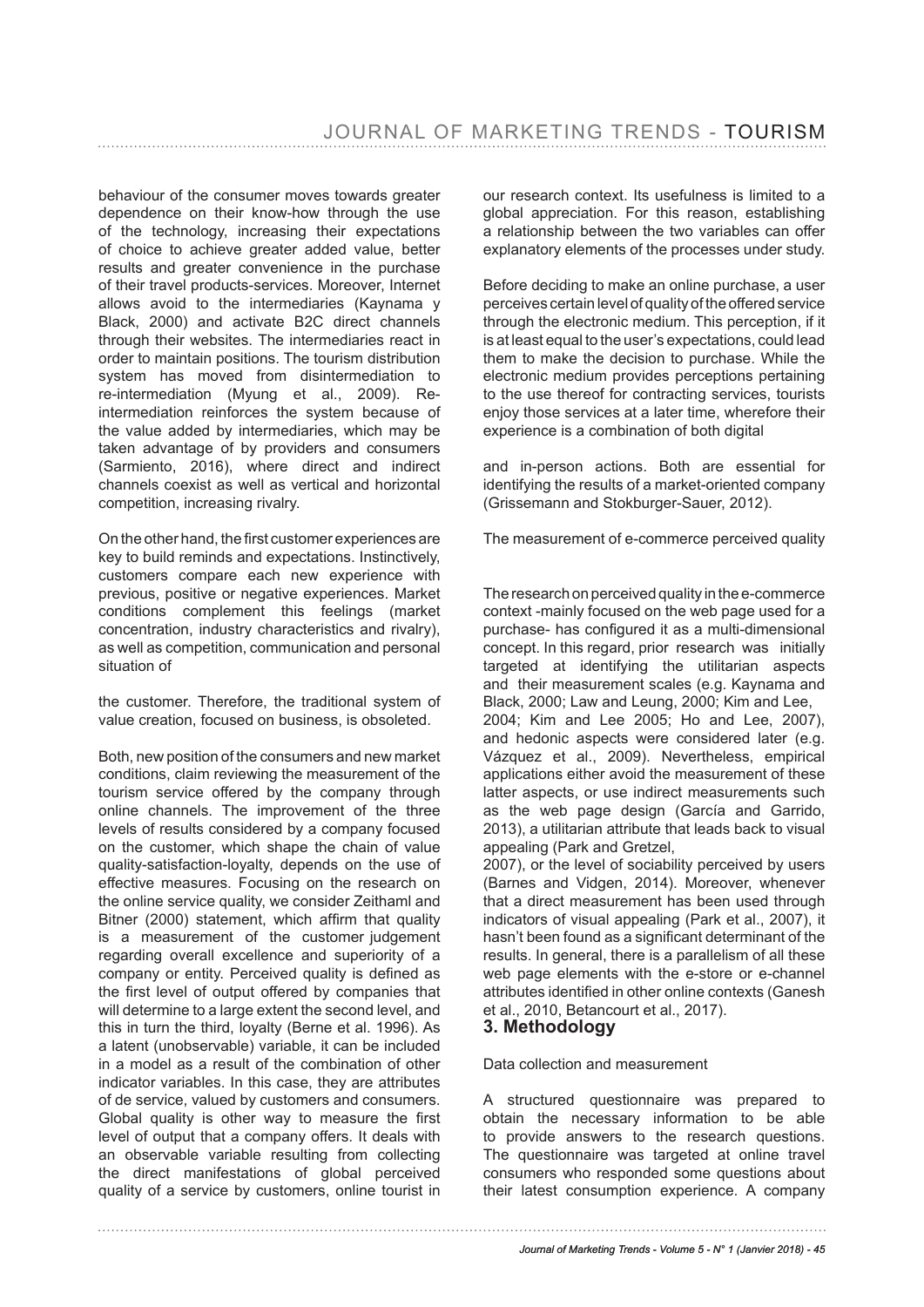specialising in market studies was engaged to distribute the questionnaire and select a sample. The total of specialishig in market studies was engaged to distribute the questionnaire and select a sample. The total of<br>valid questionnaires delivered by the company in charge of the fieldwork was 408. Participation quotas were initially requested from the company for an approximation to the specifcations observed in literature.

The measurement of the perceived quality of a web page included the indicators used the most in literature, The measurement of the perceived quality of a web page included the indicators used the three of which referred to utilitarian quality (ease of use, information provided by the page and customer service) and one to hedonic quality (attractiveness of the web page). This latter criterion was measured through an and one to hedonic quality (attractiveness of the web page). This latter criterion was measured through an overall measure, on a points-scale from very unattractive to very attractive (Sauro, 2015). Thus, the perceived quality of a web page is postulated as a second-order latent variable (Table 1).

Table 1. Criteria, indicators of the questionnaire and prior references

| <b>EASE-OF-USE</b>                                       |                           |  |  |  |  |  |  |
|----------------------------------------------------------|---------------------------|--|--|--|--|--|--|
| P1. Ease of access to the web page.                      | Kaynama and Black         |  |  |  |  |  |  |
| P2. Possibility offered by the company to combine        | (2000)                    |  |  |  |  |  |  |
| tourism products in a single order.                      | Donthu (2001)             |  |  |  |  |  |  |
| P3. Perceived clarity (ease of identification) about the | Jeong and Lambert (2001)  |  |  |  |  |  |  |
| company's products and services on its web page.         | Madu and Madu (2002)      |  |  |  |  |  |  |
| P4. Preciseness (absence of ambiguity) of the definition | Kim and Lee (2004)        |  |  |  |  |  |  |
| of the products and services on the company's web page.  | Kim et al. (2005)         |  |  |  |  |  |  |
| P5. Purchase payment modes offered through the online    | Park et al. (2007)        |  |  |  |  |  |  |
| service.                                                 | Verhoef et al. (2007;     |  |  |  |  |  |  |
| P6. Task of consumers in the event that they may have    | buying time)              |  |  |  |  |  |  |
| combined products in the last transaction or in other,   | Seiders et al. (2007;     |  |  |  |  |  |  |
| previous transactions with the same company to get the   | accessibility)            |  |  |  |  |  |  |
| desired combination.                                     | Jaiswal et al. (2010)     |  |  |  |  |  |  |
| P7. Time used to finalise the purchase.                  | Ganesh et al. (2010; ease |  |  |  |  |  |  |
|                                                          | of payment)               |  |  |  |  |  |  |
| <b>INFORMATION ATTRIBUTES</b>                            |                           |  |  |  |  |  |  |
| P8. The information provided by the company, online, for | Kaynama and Black         |  |  |  |  |  |  |
| making the purchase.                                     | (2000)                    |  |  |  |  |  |  |
| P9.  provided by the company's web page about the        | Jeong and Lambert (2001)  |  |  |  |  |  |  |
| characteristics of the contracted tourism service.       | Madu and Madu (2002)      |  |  |  |  |  |  |
| P10.  from the web page about the variety of the online  | Kim and Lee (2004)        |  |  |  |  |  |  |
| tourism products-services offered by the company.        | Kim et al. (2005)         |  |  |  |  |  |  |
|                                                          | Park et al. (2007)        |  |  |  |  |  |  |
|                                                          | Verhoef et al. (2007)     |  |  |  |  |  |  |
|                                                          | Ganesh et al. (2010)      |  |  |  |  |  |  |
|                                                          | (merchandise variety)     |  |  |  |  |  |  |
|                                                          | Hung et al. (2014)        |  |  |  |  |  |  |
| <b>CUSTOMER SERVICE</b>                                  |                           |  |  |  |  |  |  |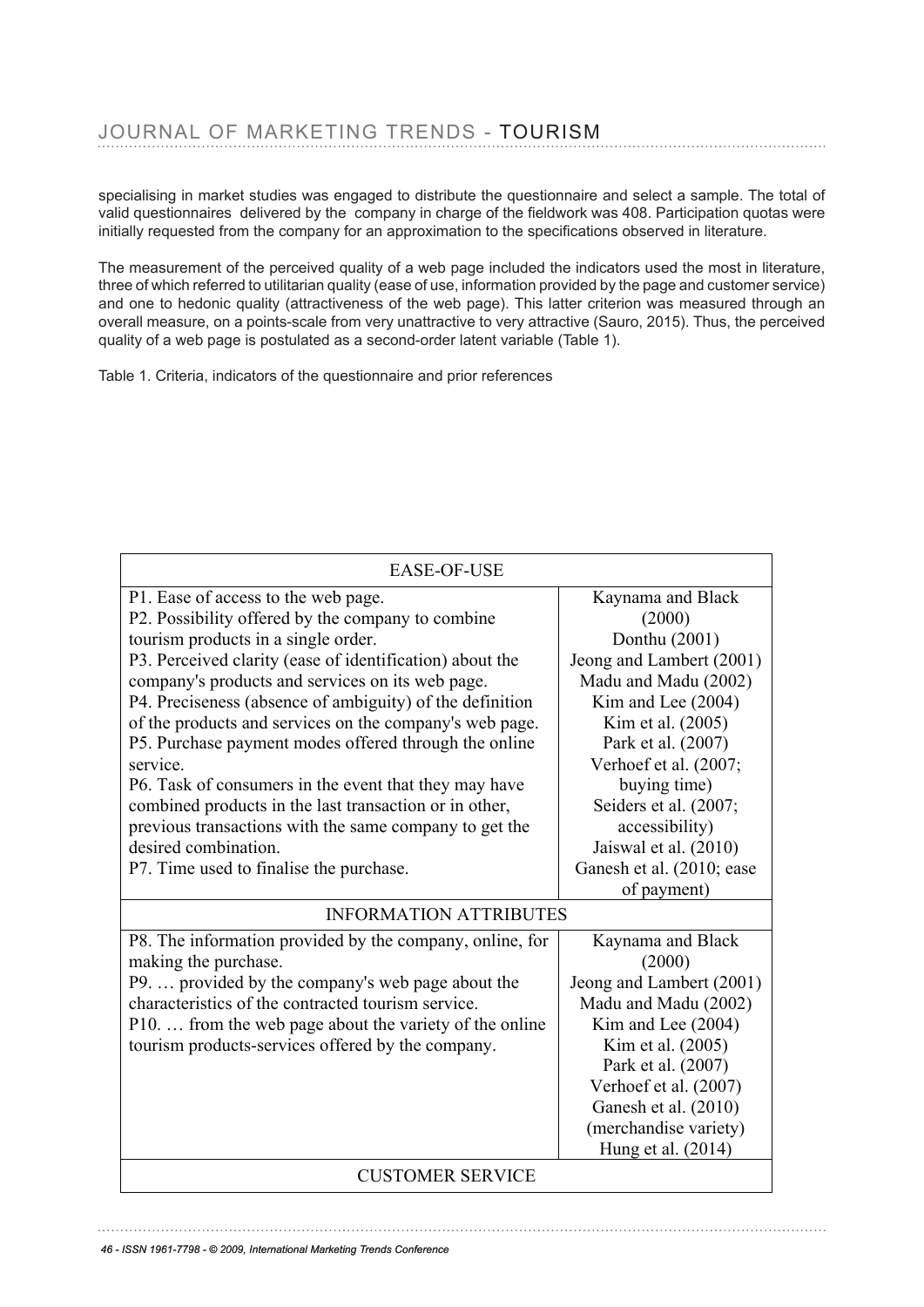| P11. Procedure for sending the confirmation of           | Kaynama and Black        |
|----------------------------------------------------------|--------------------------|
| reservation, discounts and/or invoices by the company.   | (2000)                   |
| P12.  for cancelling the contracted online tourism       | Madu and Madu (2002)     |
| service.                                                 | Kim and Lee (2004)       |
| P13. Customer service and/or complaints and claims       | Kim et al. (2005; 2009 – |
| system available on the company's web page.              | security-)               |
| P14. Privacy and security policy followed by the         | Park et al. (2007)       |
| contracted online service with respect to the customer's | Jaiswal et al. $(2010;$  |
| personal data.                                           | privacy, security)       |
|                                                          |                          |
| VISUAL ATTRACTION                                        |                          |
| P15. Attractiveness of the web page where the tourism    | Kaynama and Black        |
| service has been contracted.                             | (2000)                   |
|                                                          | Kim et al. (2005; 2009)  |
|                                                          | Bauer et al. (2006)      |
|                                                          | Urban et al. (2009)      |
|                                                          | Ganesh et al. (2010)     |
|                                                          |                          |

# JOURNAL OF MARKETING TRENDS - TOURISM

The opinion questions were measured through semantic differential scales of 11 points, from 0 for the least favourable option to 10 for the most favourable option regarding the specific<br>
The option of 11 points, from the through semantic of 11 points, from the specific proposal. Global quality was measured through a direct affrmation, from 0 (totally disagree) to 10 (totally agree). The least favourable option to 10 for the most favourable option regarding the specific

# Characteristics of the sample **contract affirmation**, from 0 (totally disagree) and 0 (totally disagree) and 0 (totally disagree) and 0 (totally disagree) and 0 (totally disagree) and 0 (totally disagree) and 0 (totally di

Sex, age and level of studies are shown in Table 2. Regarding the geographic origin of the respondents, the greatest weight by autonomous community corresponds to Madrid are respondents, the greatest weight by adionomous community corresponds to madrid<br>(19.6%), followed by Catalonia (18.1%), Andalucía (14.5%) and the Community of Valencia (10%). This matches the population distribution in Spain.

The total of different companies hired specifed by the respondents is of 62. The companies used the most by order of frequency are Booking (14.5%), eDreams (10.8%), El Corte Ingles (10.3%) and Rumbo (7.1%). The study by Sarmiento (2016) coincides with the results mare (19.1%), and rumme (19.1%), The staty by Cannients (20.1%) consider the recented<br>regarding the companies Booking, eDreams and Rumbo as the online travel agencies named the most by respondents in the same geographic context of study (Spain). These data are are moot by responsionity in the same geographic context of etally (epain). These data are consistent with the concentration of companies in the sector: the top 5 of the Hosteltur Ranking of Online Agencies is led by two mega-groups resulting from international mergers (Odigeo-eDreams and Bravofly-Rumbo).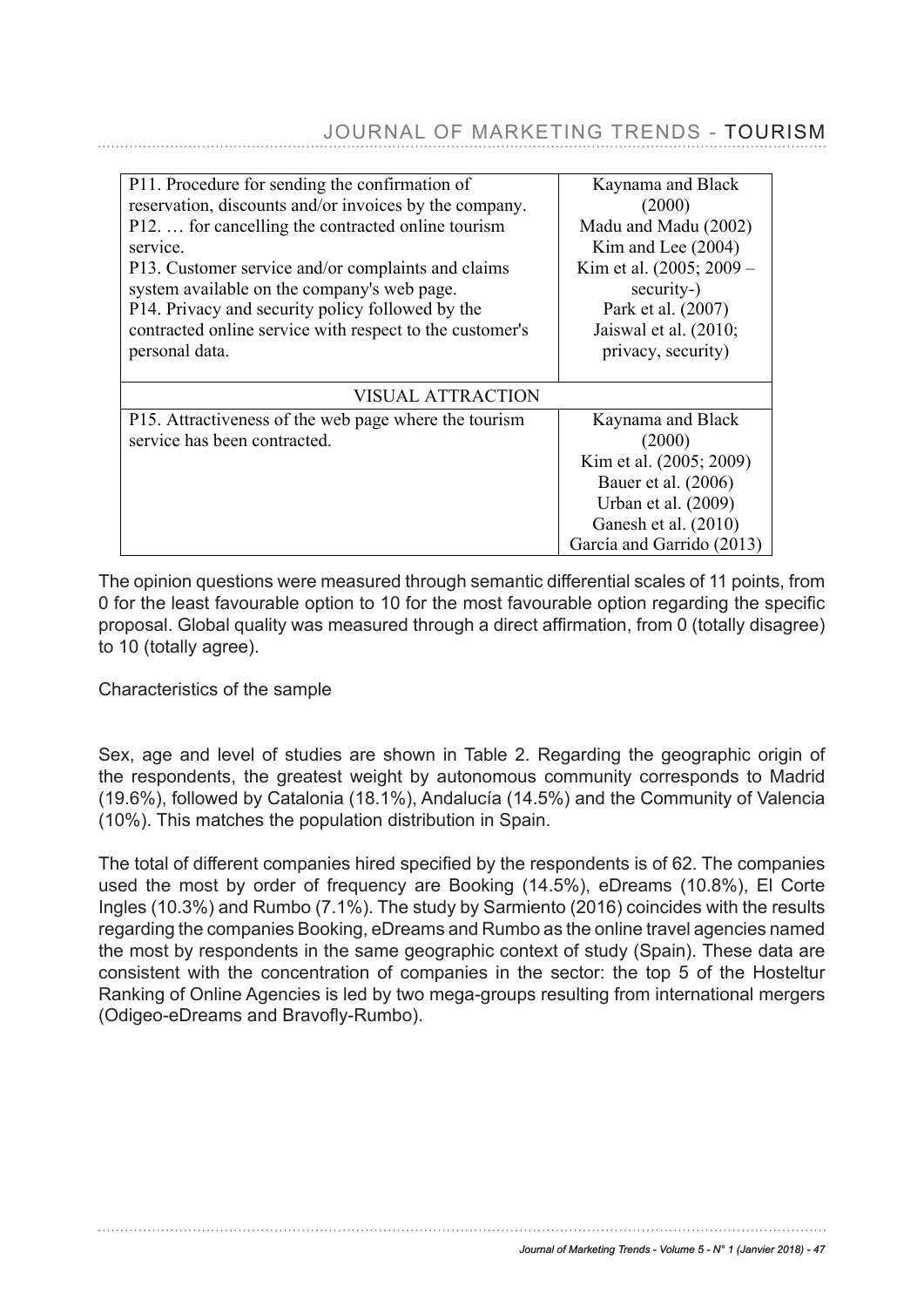| Sex       |          | Level of studies                                                |         |
|-----------|----------|-----------------------------------------------------------------|---------|
| Male      | 50.7%    | Primary education                                               | 1.5%    |
| Female    | 49.3%    | Secondary education (mandatory<br>secondary education)          | 6.6%    |
| Age       |          | Higher secondary education                                      | 19.1%   |
| 18-30     | 28.2%    | Uncompleted university studies                                  | 10.5%   |
| $31 - 55$ | 46.6%    | Associate Degree / Bachelor's Degree /<br><b>Masters Degree</b> |         |
| Over 55   | $25.2\%$ | Post-graduate/Doctoral studies                                  | 51.9%   |
|           |          | Vocational training (post-secondary)                            | $2.2\%$ |

## Table 2. Characteristics of the sample Table 2. Characteristics of the sample

Measurement Models and Structural Model *Measurement Models and Structural Model*

The literature reviewed serves to identify the proposed variables and allows supporting the content validity of the indicators selected for latent quality. First of all, we identify the are content validity of the indicators selected for latent quality. First of all, we identify the underlying structure for each of the proposed dimensions (Exploratory Factorial Analysis, EFA, Principal Components PC, Varimax rotation). Subsequently, the measurement models Li A, inhicipal components fro, variling rotation). Subsequently, the measurement models of the various postulated first order dimensions of the latent quality of web pages are empirically validated (Confrmatory Factorial Analysis, CFA are therefore conducted). After confrming the corresponding measurement models by analysing their statistics and the overall goodness-of-fit indexes, the relationship between latent and global quality is tested through SEM (SPSS 22 and EQS 6.0). Ipincally validated (Committatory Factorial Analysis, CFA are therefore conducted). An<br>efficiently, the component models were models by exploring their statistics, and the

#### Ease-of-Use Model empirically validated (Confirmatory Factorial Analysis, CFA are therefore conducted). After

After the corresponding PCA with Varimax rotation (VM) of the first seven indicators (P1 to P7), one component that explains 59.54% of the variance is obtained (Table 3). It groups together all the indicators (F1); it is called Ease-of-Use (EU). This component refers to functionality, to the accessibility of a website, to consistency and effective browsing, to search capacity and to the search for desired products and services. EU is a dimension that refers to the degree of effort that online customers give to the electronic medium (Donthu, 2001). Table 4 shows CFA model overall goodness-of-fit statistics and indexes.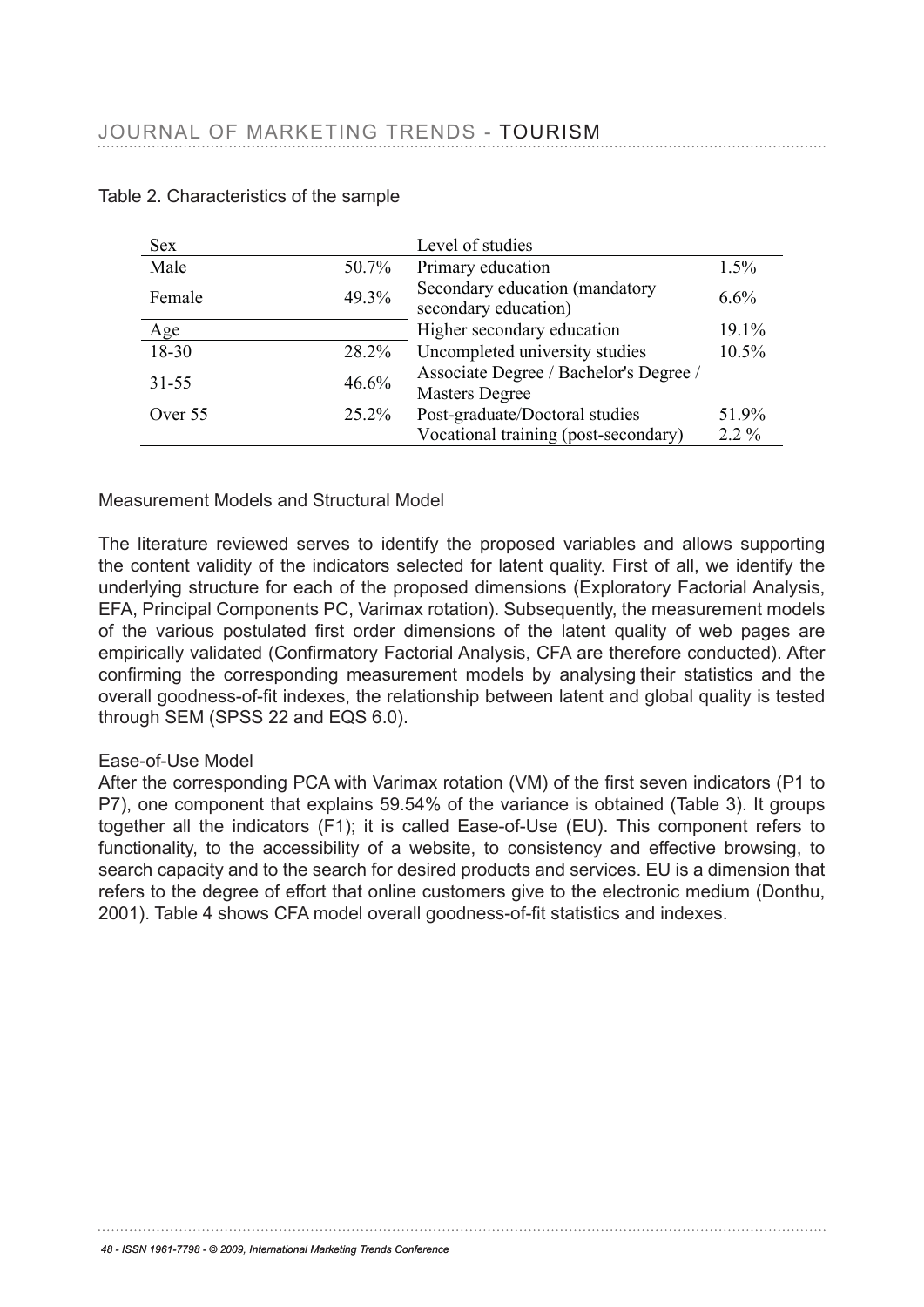|                                                                                                                                             | F1     |
|---------------------------------------------------------------------------------------------------------------------------------------------|--------|
| P1 Ease of access to the web page                                                                                                           | 0,719  |
| P2 Possibility offered by the company to combine tourism products in a single<br>$order \dots$                                              | 0,696  |
| P3 Perceived clarity (ease of identification) about the company's products and<br>services on its web page                                  | 0,845  |
| P4 Preciseness (absence of ambiguity) of the definition of the products and<br>services on the company's web page                           | 0,818  |
| P5 Purchase payment modes offered through the online service                                                                                | 0,772  |
| P6 The task to get the desired combination, in the event that you may have<br>combined products previous transactions with the same company | 0,737  |
| P7 Time used to finalise the purchase                                                                                                       | 0,803  |
| % of explained variance                                                                                                                     | 59,544 |
| Cronbach's alpha (Nunnally, 1978)                                                                                                           | 0.885  |

## Table 3. Ease-of-Use. EFA-PCA-VM

# Table 4. EU Model. Goodness-of-Fit

|    |  | d.f. $\chi^2$ <sub>S-B</sub> P R-RMSEA SRMR GFI AGFI R-BBN R-CFI |  |  |  |
|----|--|------------------------------------------------------------------|--|--|--|
| EU |  | 14 29.479 0.009 0.054 0.038 0.957 0.913 0.964 0.981              |  |  |  |

The reliability coefficients of the majority of the observed variables have values that exceed

0.5, except for items P1, P2 and P6, whose estimated parameters take values of 0.654, 0.663 and 0.696. However, due to the importance given to these aspects in literature, the decision was made to keep them. On the other hand, a comparison of the values taken by the standardized factor loadings and the correlations between factors demonstrate the discriminant validity and the convergent validity of the model (Figure 1).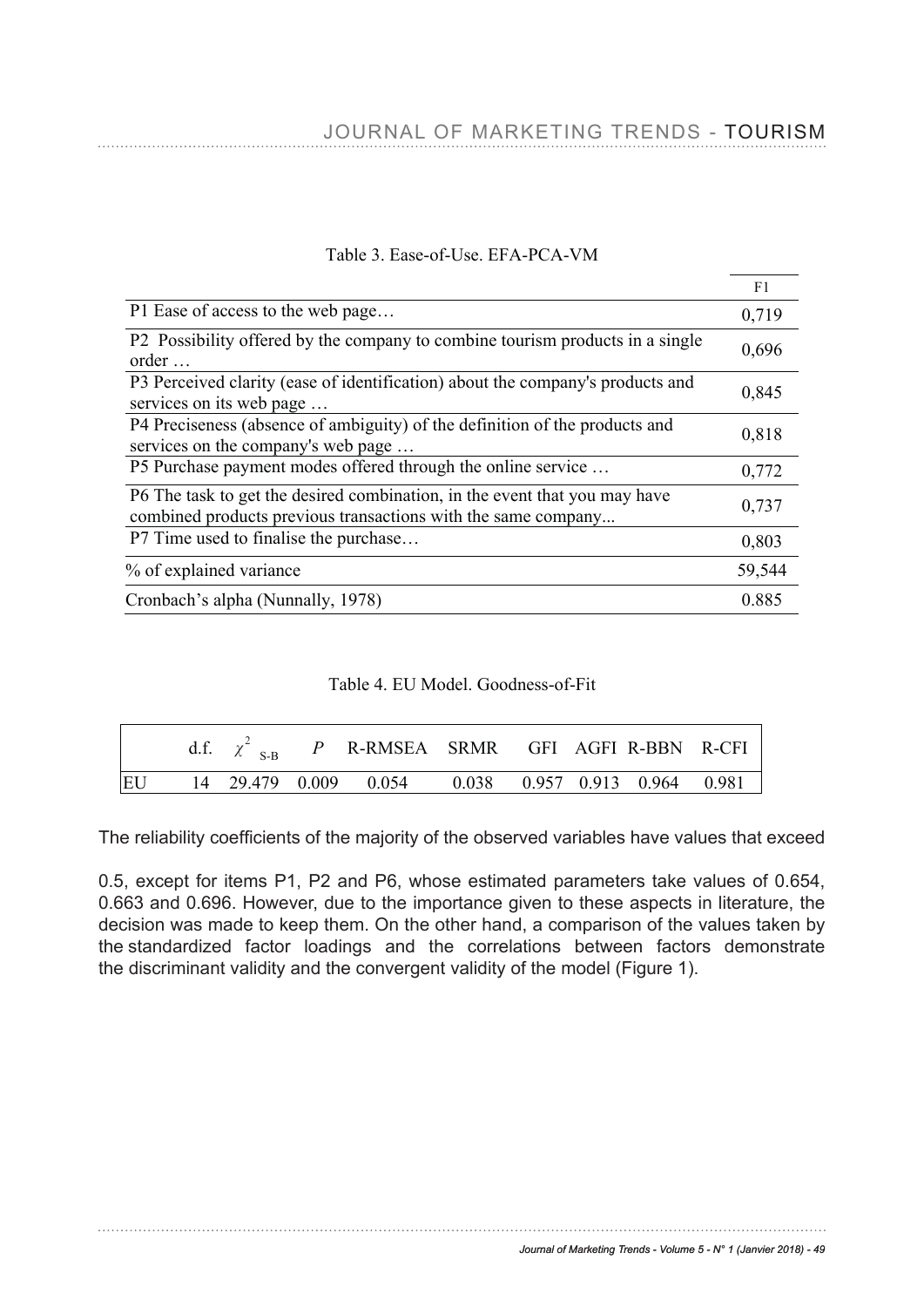

## Figure 1. EU Model. Ease-of-Use Parameters and Coefficients

# *Service Information Model Service Information Model*

For P8 to P10, the PCA-VM resulted in a single component that explains 75.5% of the For P8 to P10, the P10, the Post Component in a single component that explains Porcy of the<br>variance. The indicators reflect the importance of offering quality information. An appropriate quantity of information/content is essential to attracting visitors to a website. The purchasing experience of customers is increased by the integrity, uniqueness, preciseness and entertainment value of a website, as well as the opportunity for information/content entertal linent value of a website, as well as the opportunity for information/content (Kaynama and Black, 2000; Aladwani and Palvia, 2002; Sigala and Sakellaridis, 2004).

Service information (SI) can be defned as the degree to which a user believes that the information or content is useful, updated and reliable. Cronbach's Alpha coefficient results in a value of 0.862, thus allowing its reliability to be accepted (Table 5). experience of customers is increased by the integrity, uniqueness, preciseness and

The corresponding CFA was subsequently conducted. Since this model did not show degrees of freedom, a restriction was imposed on the equality of factor loadings, which allowed obtaining two degrees of freedom for the model (see Table 6 and Figure 2). (Kaynama and Black, 2000; Aladwani and Palvia, 2002; Sigala and Sakellaridis, 2004).

Reliability coefficients of the dimension (CF1and CF2) offer evidence of reliability and of the convergent validity of the analysed latent variable.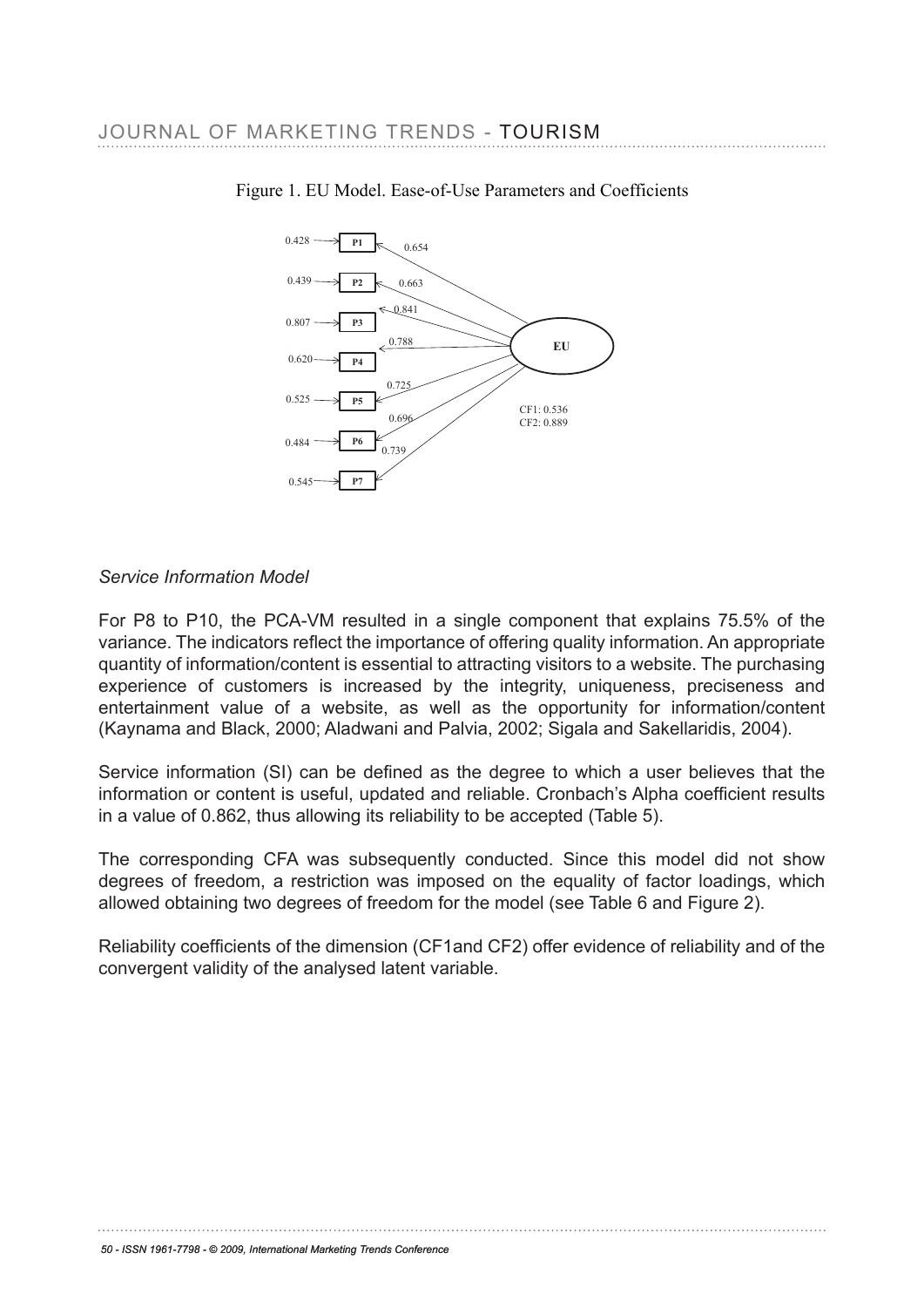|                                                                                                                           | F <sub>2</sub> |
|---------------------------------------------------------------------------------------------------------------------------|----------------|
| P8 The information provided by the company, online, for making the<br>purchase                                            | 0,891          |
| P9 The information provided by the company's web page about the<br>characteristics of the contracted tourism service      | 0.904          |
| P10 The information from the web page about the variety of the online<br>tourism products-services offered by the company | 0,863          |
| % of explained variance                                                                                                   | 75,523         |
| Cronbach's alpha                                                                                                          | 0,862          |

## Table 5. Service Information. EFA-PCA-VM

### Table 6. SI Model. Goodness-of-Fit

|           |  | d.f. $\chi^2$ <sub>S-B</sub> P R-RMSEA SRMR GFI AGFI R-BBN R-CFI |  |  |  |
|-----------|--|------------------------------------------------------------------|--|--|--|
| <b>SI</b> |  | 2 0.6012 0.740 0.0001 0.029 0.996 0.988 0.998 0.999              |  |  |  |

## Figure 2. SI Model. Reliability Parameters and Coefficients.



## *Customer Service Model*

Customer service is determined through the transmission of an appropriate response to e-mail requests or complaints, as well as order confrmations, which represent an important *Customer Service Model* factor in the assessment of a web page by customers (see Yang and Jun, 2002; Long and McMellon, 2004). The dimension could be defined as the desire or willingness for customer service, thereby providing a quick, streamlined service in an online context.

There are four indicators recorded in literature (P11 to P14). Using PCA-VM, the existence of a factor that we call Customer Service (CS) is confrmed. It explains 64.1% of the variance and groups together the 4 proposed items pertaining to the transmission both reservation confrmation and related information (discounts, invoices), the reservation cancellation procedure, the customer service system and the privacy and security policy. Cronbach's alpha takes a value of 0.805 (Table 7).  $\frac{1}{2}$  there exists a value of streamline context.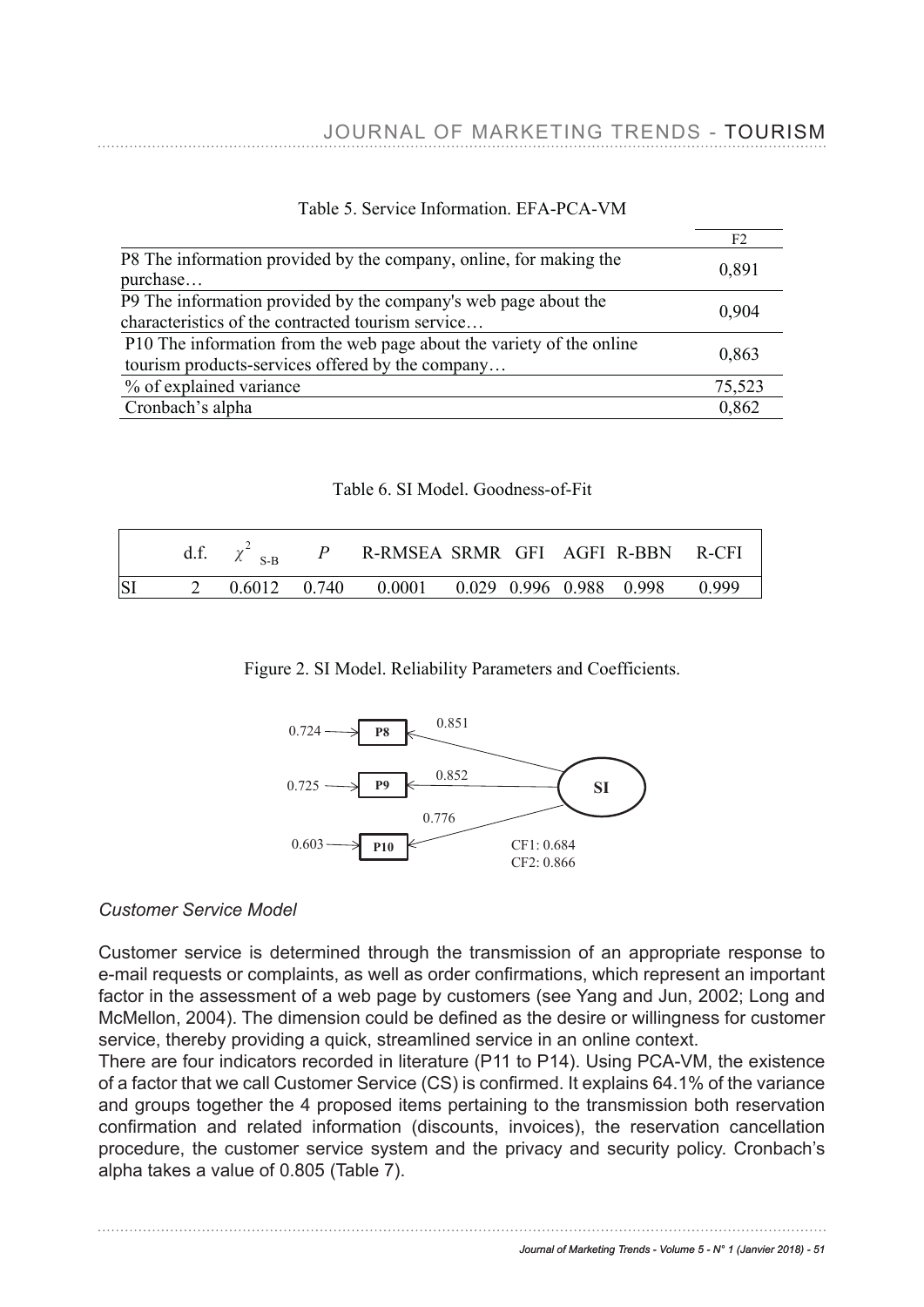The estimate of the CFA model shows the overall goodness-of-ft statistics and indexes shown in Table 8. This CS Model presents adequate values of the R-RMSEA statistic and of the goodness-of-ft indexes. The variable pertaining to the procedure for cancelling the tourism service is the one that receives a lower value, but the decision was made to keep it in the model due to the importance given to this aspect in literature (see Yang and Jun, 2002; Long and McMellon, 2004) (Figure 3). Long and McMellon, 2004) (Figure 3).

|                                                                                                                            | F <sub>3</sub> |
|----------------------------------------------------------------------------------------------------------------------------|----------------|
| P11 Procedure for sending the confirmation of reservation, discounts and/or<br>invoices by the company                     | 0,825          |
| P12. Procedure for cancelling the contracted online tourism service                                                        | 0,709          |
| P13. Customer service and/or complaints and claims system available on the<br>company's web page                           | 0,813          |
| P14. Privacy and security policy followed by the contracted online service with<br>respect to the customer's personal data | 0.848          |
| % of explained variance                                                                                                    | 64.085         |
| Cronbach's alpha                                                                                                           | 0.805          |

Tabla 7. Customer Service. EFA-PCA-VM

Table 8. CS Model. Goodness-of-Fit

|           |  | d.f. $\chi^2$ <sub>S-B</sub> <i>P</i> R-RMSEA SRMR GFI AGFI R-BBN R-CFI |  |  |  |
|-----------|--|-------------------------------------------------------------------------|--|--|--|
| <b>CS</b> |  | 2 9.455 0.009 0.098 0.040 0.974 0.868 0.966 0.973                       |  |  |  |

Figure 3. CS Model. Reliability Parameters and Coefficients.

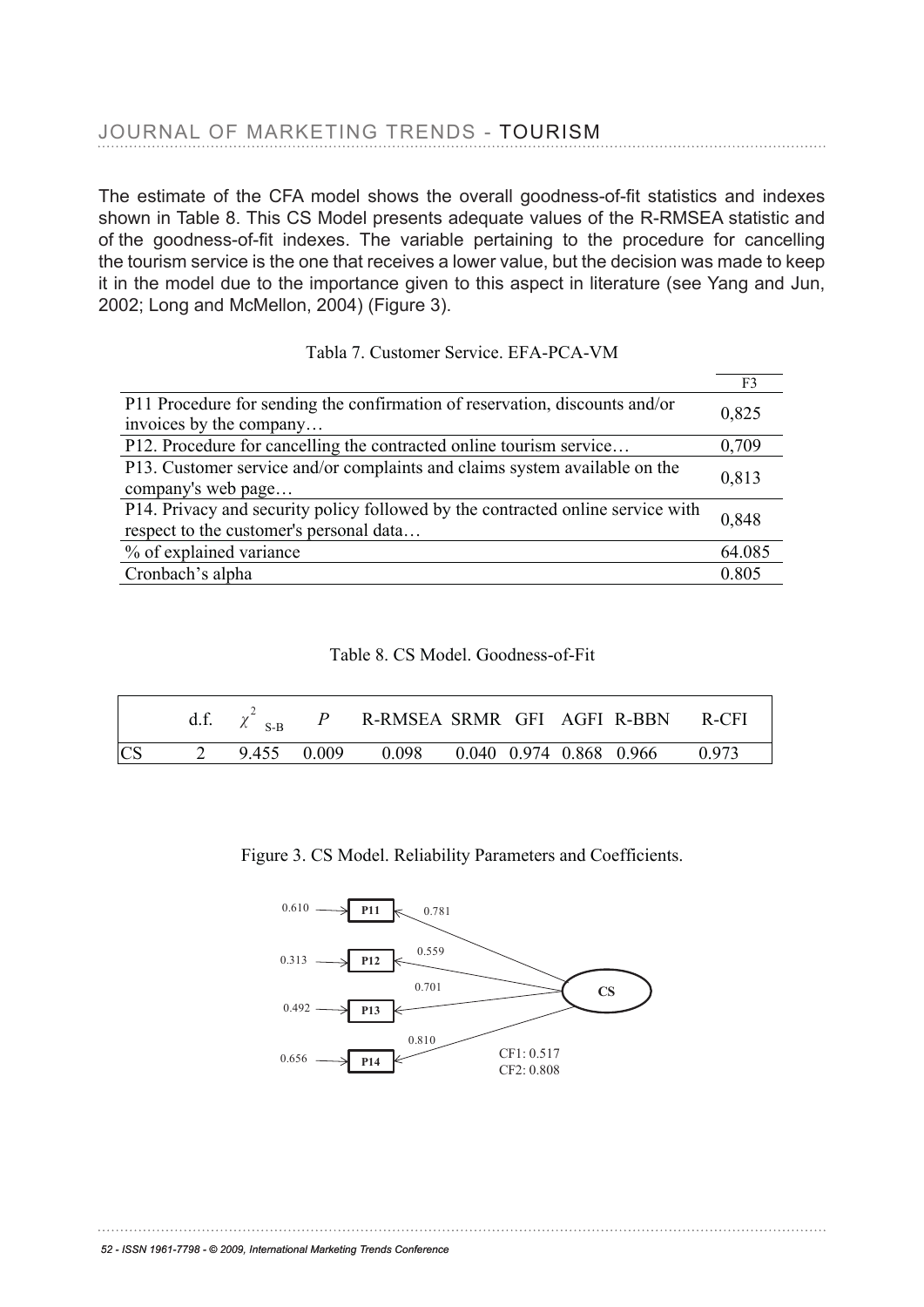

CF2: 0.808

# JOURNAL OF MARKETING TRENDS - TOURISM step is testing their participation as reflective variables of a second-order latent variable:

Adding the visual attractive variable to this three identified first-order dimensions, the next step is testing their participation as reflective variables of a second-order latent variable: (multidimensional) web site quality. The confrmatory analysis of this model and the relationship between the second-order latent variable and the observable global perceived quality are tested through Structural Equations Models, with EQS software. Based on these results and on the goodness-of-ft (Table 9), we can accept the adequacy of the entire model. results and on the goodness-of-fit (Table 9), we can accept the adequacy of the entire model.

|  | Table 9. Entire Model. Goodness-of-Fit |  |
|--|----------------------------------------|--|
|  |                                        |  |

|                                                                       |  | g.l. $\chi^2$ S-B P R-RMSEA SRMR GFI AGFI R-BBN R-CFI |  |  |  |
|-----------------------------------------------------------------------|--|-------------------------------------------------------|--|--|--|
| Entire Model 101 147,8777 0.00165 0.036 0.040 0.881 0.840 0.939 0.980 |  |                                                       |  |  |  |

This construct explains almost the 50% (R2 value of 0.49) of the level of global perceived This construct explains almost the 50% (R2 value of 0.49) of the level of global perceived quality offered by online tourism companies from the consumers' point of view. The quality offered by online tourient companies from the concurrence point of view. The estimated parameter of the relationship between the two quality measurements is 0.7. Both results indicate a remarkable approaching between the two measures and warn of some differences between them (Figure 4). differences between them (Figure 4).

Figure 4. Results of the Second-order measurement Model and Structural Relationship

#### differences between them (Figure 4). between Latent and Global quality of website tourism services



**4. Conclusions** 

*Journal of Marketing Trends - Volume 5 - N° 1 (Janvier 2018) - 53*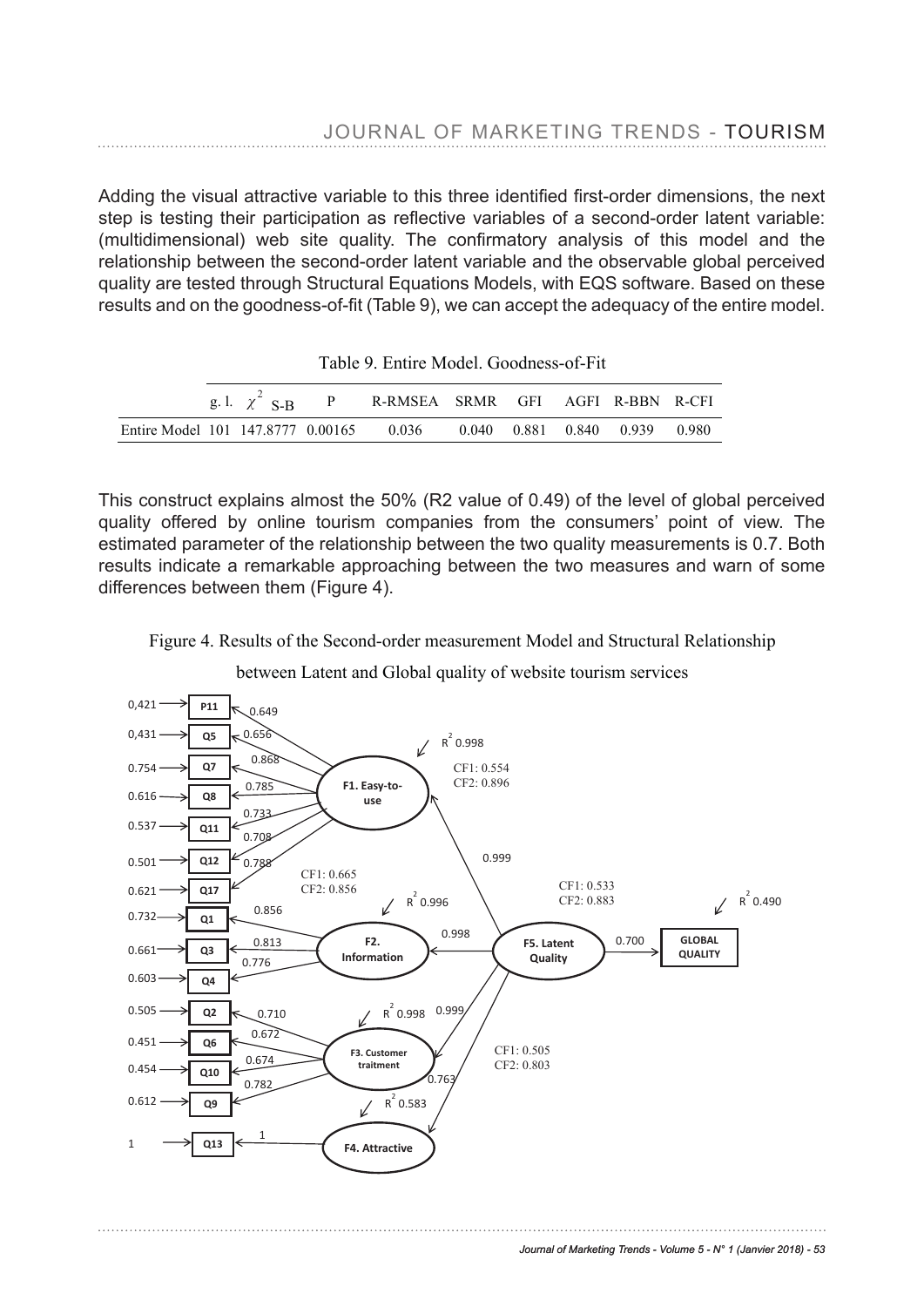# 4. Conclusions

This research has achieved to provide an answer to the three formulated questions. First of all, the results obtained corroborate the existence of a latent quality of the tourism web site reflected by four dimensions of the frst order. They are related to the easeof-use of the instrument, the information it provides to the perceived customer care through the online medium, and the attractiveness of the web (entertainment). The first two reflect to a greater extent the latent quality of the tourist online service for the user, taking into account their participation in the production. In addition, the third one dimension is a new incorporation in quality measurement models with perhaps more development in the future due to his hedonic character.

The second research question is answered through the confrmation of a signifcant effect of latent quality dimension on the overall web page quality, perceived by the digital tourists. This means that both measuring ways may be considered in order to evaluate the frst level of output offered by online tourism agents. Nevertheless, they are not exactly the same and its use has to be differentiated.

In this point, the answer of third research question emerges: management can take an advantage using the validated structure of latent quality, through its different dimensions and items, as a detailed performance measurement whose results will serve to assist the decision- making. The importance to control the value of the different service attributes, from the point of view of digital tourist consumer, increases having proved its direct impact on the overall perceived quality of the offer. Nevertheless, the direct measurement of global quality might be used too. In this case, our research highlights that there are differences to be considered. On the

one hand, a global measure of perceived quality simplifes the procedure, but does not include the detail. On the other hand, the use of the latent quality scale, while offers more detail, does not provide the entire explanation of the global perceived quality. This fact has academic implications in terms of modelling that have to bear in mind.

The application of the research is limited to the Spanish context so that should be checked in other contexts. Although the explanatory capacity achieved by structural model is almost

50%, future research should be aimed at identifying other explanatory variables of global quality. In addition, it is matter of interest to check the perceived quality effects on the fallowing variables belonging to the value chain quality-satisfactionloyalty.

## 5. Bibliography

Aladwani, A.M. & Palvia, P.C. (2002): "Developing and validating an instrument for measuring userperceived Web Site Quality", Information and Management, vol. 39, 6, pp. 467-476.

Barnes, S.J. & Vidgen, R.T. (2014): "Technology socialness and Web site satisfaction", Technological Forecasting and Social Change, vol. 89 (1), pp. 12-25.

Bauer, H.H., Falk, T. & Hammerschmidt, M. (2006): "eTransQual: A transaction process- based approach for capturing service quality in online shopping", Journal of Business Research, vol. 59 (87), pp. 866-875.

Berné, C., Múgica, J.M. & Yagüe, M.J. (1996): "La gestión estratégica y los conceptos de calidad percibida, satisfacción del cliente y lealtad". Economía Industrial, 307, pp.63-74.

Berné, C., García-González, M., García Uceda, M.E. & Múgica, J.M. (2012): "Modelización de los cambios en el sistema de distribución del sector turístico debidos a la incorporación de las

*54 - ISSN 1961-7798 - © 2009, International Marketing Trends Conference*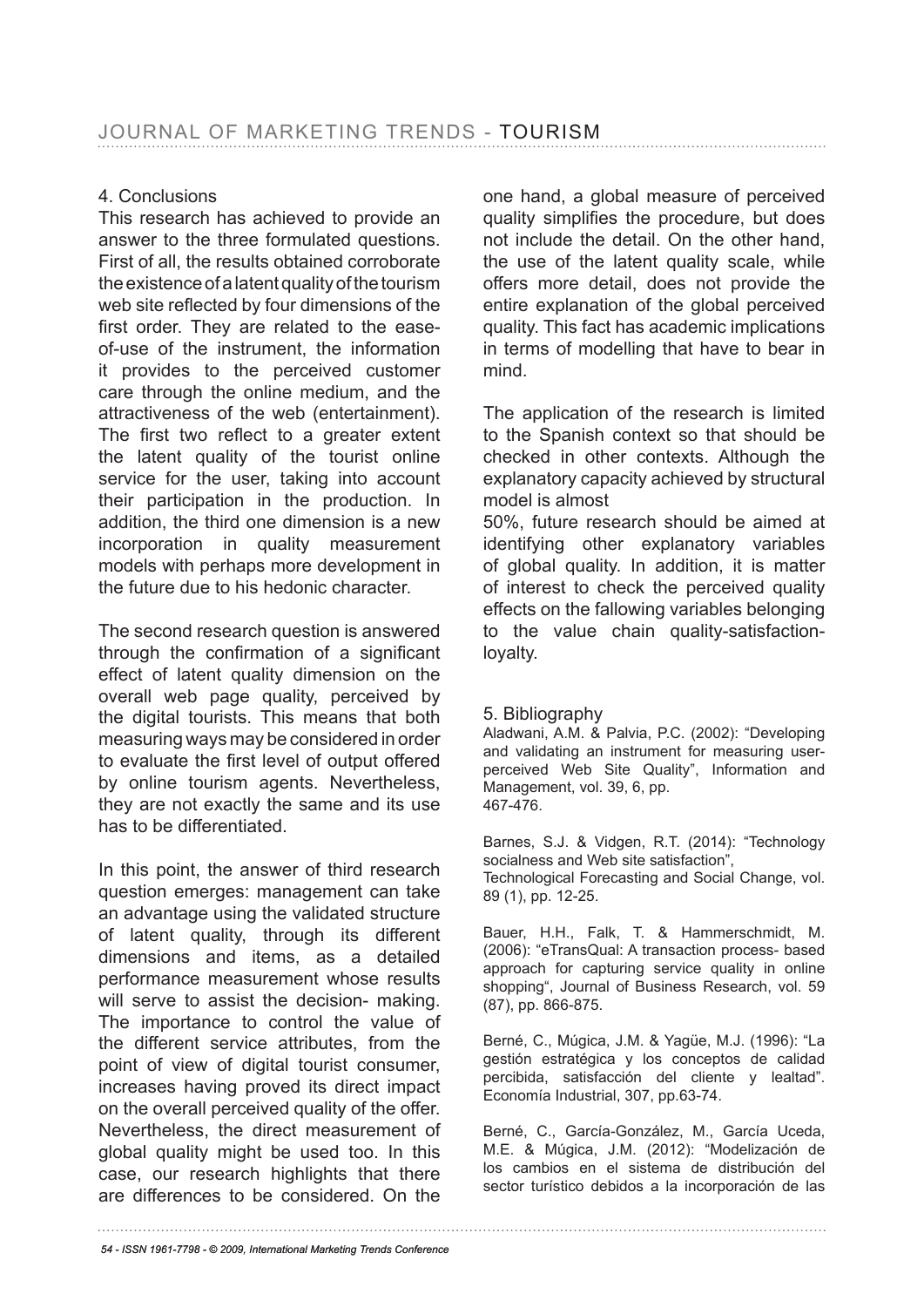tecnologías", Cuadernos de Economía y Dirección de la Empresa, vol. 15 (3), pp. 117-129

Betancourt, R.R., Chocarro, R., Cortiñas, M., Elorz, M., & Mugica, J.M. (2017). "Private sales clubs: A 21st. Century distribution channel. Journal of Interactive Marketing, 37: 44-56.

Cooper, C., Fletcher, J., Fyall, A., Gilbert, D. & Wanhill, S. (2008): Tourism Principles and Practice, 4th Edition, Financial Times Prentice Hall-Pearson Education (UK).

Donthu, N. (2001): "Does your Web site measure up?", Marketing Management, vol. 10 (4), pp. 29- 32.

Exceltur (2017): "España, ante el desafío de convertirse en líder mundial del sector turístico". http://www.exceltur.org/wp-content/ uploads/2017/08/AGO.17.021.pdf

Ganesh, J., Reynolds, K.E., Luckett, M. & Pomirleanu, N. (2010): "Online Shopper Motivations, and e-Store Attributes: An Examination of Online Patronage Behavior and Shopper Typologies", Journal of Retailing, vol. 86 (1), pp. 106–115

García-García, F. & Garrido, P. (2013): "Agencias de Viaje online en España: aplicación de un modelo de análisis de sedes web", TURyDES, vol. 6 (15), pp. 1-15.

Grissemann, U.S & Stokburger-Sauer, N.E. (2012): Customer Co-Creation of Travel Services: The Role of Company Support and Customer Satisfaction with the Co-Creation Performance", Tourism Management, vol. 33, pp. 1483-1492.

Jaiswal, A.A., Niraj, R., & Venugopal, P. (2010). "Context-general and context-especifc determinants of online satisfaction and loyalty for commerce and content sites". Journal of Interactive Marketing, 24: 222-238.

Jeong, M. & Lambert, C.U. (2001): "Adaptation of an information quality framework to measure customers' behavioral intentions to use lodging Web sites", International Journal of Hospitality Management, vol. 20 (2), pp.129-146.

Kaynama, S. & Black, C. (2000): "A proposal to assess the service quality of online travel agencies: an exploratory study", Journal of Professional Service Marketing, vol. 21 (1), pp. 63-88.

Kim, W.G. & Lee, H.Y. (2004): "Comparison of Web Service Quality Between Online Travel Agencies and Online Travel Suppliers", Journal of Travel & Tourism Marketing, vol. 17 (2/3), pp. 105-116.

Kim, W.G. & Lee, H.Y. (2005): "Comparison of web service quality between online travel agencies and online travel suppliers", Journal of Travel & Tourism Marketing, vol. 17 (2-3), pp. 105-116.

Kim, J., Jin, B., & Swinney, J.L. (2009). The role of retail quality, e-satisfaction and e-trust in online loyalty development process. Journal of Retailing and Consumer Services, 16: 239- 247.

Law, R. & Leung, R. (2000): "A study of airline's online reservation services on the Internet", Journal of Travel Research, vol. 39 (2), pp. 202-211.

Loiacono, E., Watson, R.T. & Goodhue, D. (2002): "WebQual: a Measure of Website Quality". In K. Evans y Scheer (Eds.), Marketing Educators' Conference: Marketing Theory and Application, pp. 433-437.

Long, M. & McMellon, C. (2004): "Exploring the determinants of retail service quality on the Internet", Journal of Service Marketing, vol.18 (1), pp. 78-90.

Luque, T. (2000): "Análisis de ecuaciones estructurales". En Luque T. y Del Barrio, S.: Técnicas de Análisis de Datos en Investigación de Mercados. Pirámide, Madrid.

Madu, C.N. & Madu, A.A. (2002): "Dimensions of e-quality", International Journal of Quality & Reliability Management, vol. 19 (3), pp. 246-258.

Marques, J.O., Alves, A.M. & Martins, C M. (2011): Book of proceedings. International Conference on Tourism & Management Studies, 1, Algarve (Portugal)

Mills, J. & Law, R. (2004): Handbook of Consumer Behaviour, Tourism and the Internet, Harworth Hospitality Press, New York.

Frontur (2012): Movimientos Turísticos en Fronteras y Encuesta de Gasto Turístico (Egatur). Informe anual. http://estadisticas.tourspain.es/es.

Myung, E., Li, L. & Bai, B. (2009): "Managing the distribution channel relationship with e- wholesalers: